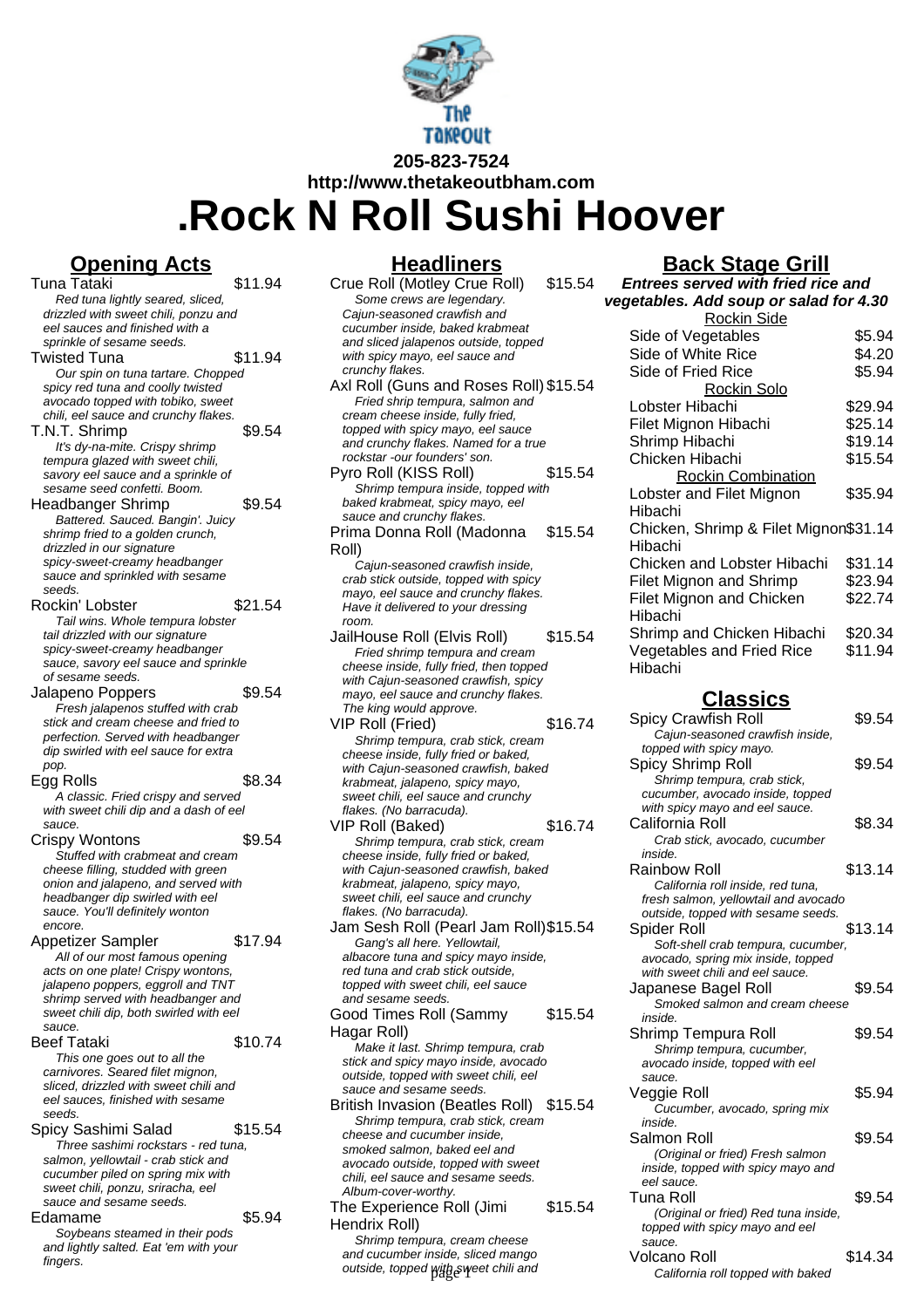| <b>Squid Salad</b>                    | \$5.94 |
|---------------------------------------|--------|
| Tender, marinated squid on spring     |        |
| mix with seaweed and sesame           |        |
| seeds.                                |        |
| Miso Soup                             | \$3.54 |
| Briny miso broth with seaweed,        |        |
| green onions and tofu.                |        |
| <b>Fried Rice</b>                     | \$5.94 |
| White rice stir-fried with garlic     |        |
| butter, soy sauce, egg, peas, carrots |        |
| and teriyaki sauce.                   |        |

### **Green Room**

Ahi Tuna Salad \$14.34 Open wide and say AH! Just seared tuna slices, cucumber, avocado and strawberries piled on spring greens, topped with sweet chili, ponzu and sesame seeds. Spicy Tuna Sashimi Salad \$15.54 Sliced red tuna sashimi,avocado and cucumber, piled on spring mix with sweet chili, ponzu, sriracha, eel sauce and sesame seeds. Hot. But cool. Cucumber Salad \$5.94 Cool as a... You get it. Cucumbers and crab stick glazed with sweet chili and ponzu sauce, piled on spring mix, topped with sesame seeds. Seaweed Salad \$5.94 Sweet and savory wakame seaweed on spring mix. Ginger Salad \$3.54 Chopped romaine with a sweet, refreshing ginger-sesame dressing.

### **Kids Rock**

Kid's Nuggets and French Fries\$8.34 Kid's Tempura Shrimp and French Fries \$8.34 Kid's Chicken Teriyaki & Fried \$9.54 Rice Kid's Filet Mignon Teriyaki & \$13.14 Fried Rice

eel sauce. Psychedelic. Sunset Strip Roll (Fleetwood Mac Roll) \$15.54 Shrimp tempura and cucumber inside, shrimp, crab stick and avocado outside - Hollywood style. Topped with spicy mayo, eel sauce and crunchy flakes. San Quentin Roll (Johnny Cash \$15.54 Roll) Here it is, just for you. Spicy tuna, shrimp tempura, jalapeno and cucumber inside. Nori outside, topped with sriracha and sweet chili. Journey Roll **\$15.54** Red tuna, crab stick and cucumber inside, salmon and orange slices outside. (Believe it.) Topped with sweet chili, ponzu, eel sauce and sesame seeds. Unplugged Roll (Scorpions Roll) \$15.54 Three fabulous fish (red tuna, yellowtail, salmon) collaborated with crab stick and avocado wrapped in cucumber peel with sweet chili, ponzu, eel sauce and sesame seeds. Rice free. Metalhead Roll (Metallica Roll) \$15.54 Enter delicious. Shrimp tempur and cream cheese inside, crab stick outside, topped with spicy mayo, eel sauce and crunchy flakes. Legends Roll (Led Zeppelin Roll) \$17.94 Light fare meets heavy metal. Soft-shell crab tempura and crab stick inside, avocado outside, topped with mango-jalapeno-spring mix salad in sweet chili dressing and drizzled with eel sauce. Velcro Pygmies Roll  $$14.34$ Created by one of our favorite rock bands of all time. Spicy tuna, avocado and crunchy flakes topped with mouth-poppin' rock candy. A true flavor explosion. Thriller Roll (Michael Jackson \$15.54 Roll) Scary good. Shrimp tempura and cream cheese inside, fully fried, then topped with baked krabmeat, spicy mayo, eel sauce and crunchy flakes. Crowd Surfer Roll (Red Hot Chili Peppers Roll) \$15.54 Spice. Sushi. Sauce. Magic. Shrimp tempura and spicy tuna inside, red tuna and jalapeno outside, topped with spicy mayo, sweet chili, eel sauce and crunchy flakes. Sharp Dressed Roll (ZZ Top Roll) \$17.94 Lobster tail tempura inside, crab stick outside, topped with fried crab stick, spicy mayo, and eel sauce. Fancy. Green Room Roll (Green Day \$15.54

Roll) No rice in the green room. Spicy

tuna, crab stick, smoked salmon and avocado inside, cucumber wrap outside, topped with ponzu, sriracha and sesame seeds.

Tourbus Roll (Tommy Lee Roll)\$17.94 Surf'n'turf. Spicy tuna, crab stick, cream cheese inside, topped with seared filet mignon, jalapeno, spicy mayo, sweet chili, eel sauce, sriracha, and crunchy flakes. Totally baked.

Groupie (Rolling Stones Roll) \$16.74 You can always get what you want - if it's spicy tuna, shrimp tempura, cream cheese, ayggado and

crabmeat, spicy mayo, eel sauce, crunchy flakes and fully baked.

| <b>Boston Roll</b>                   | \$8.34  |
|--------------------------------------|---------|
| Shrimp, cucumber, spring mix         |         |
| inside, topped with tobiko and spicy |         |
| mayo.                                |         |
| Tuna and Avocado Roll                | \$8.34  |
| Red tuna and avocado inside.         |         |
| Spicy Tuna Roll                      | \$9.54  |
| Chopped spicy red tuna inside,       |         |
| topped with spicy mayo.              |         |
| Super Crunch                         | \$9.54  |
| Crunchy flakes and spicy mayo        |         |
| inside, smoked salmon outside,       |         |
| topped with eel sauce.               |         |
| Eel Roll                             | \$10.74 |
| Baked eel and avocado inside.        |         |
| topped with eel sauce.               |         |

## **Rock N Raw (Nigiri)**

| Red Tuna (Nigiri 2pc)      | \$7.14 |
|----------------------------|--------|
| Fresh Salmon (Nigiri 2pc)  | \$7.14 |
| YellowTail (Nigiri 2pc)    | \$7.14 |
| Smoked Salmon (Nigiri 2pc) | \$7.14 |
| Crab Stick (Nigiri 2pc)    | \$5.94 |
| Shrimp (Nigiri 2pc)        | \$7.14 |
| Tobiko (Nigiri 2pc)        | \$5.94 |
| Eel (Unagi) (Nigiri 2pc)   | \$7.14 |
|                            |        |

### **Rock N Raw (Sashimi)**

| Red Tuna (Sashimi 4pc)      | \$10.74 |
|-----------------------------|---------|
| Fresh Salmon (Sashimi 4pc)  | \$9.54  |
| Yellow Tail (Sashimi 4pc)   | \$9.54  |
| Smoked Salmon (Sashimi 4pc) | \$9.54  |
| Shrimp (Sashimi 4pc)        | \$8.34  |
| Crab Stick (Sashimi 4pc)    | \$8.34  |
| Eel (Unagi) (Sashimi 4pc)   | \$10.74 |
| Tobikko (Sashimi 4pc)       | \$9.54  |
|                             |         |

### **After Party**

Hall of Fame Brownies \$8.34 A towering stack of golden-fried brownie slices, vanilla ice cream, whipped cream, chocolate and caramel swirls - with a cherry on top. Epic.

Cheesecake \$9.54 (Original or Fried) Creamy slice of traditional cheesecake drizzled with chocolate and caramel, topped with whipped cream and strawberries. Not so traditional? Get it fully fried. Add a scoop of vanilla ice cream for \$1.80